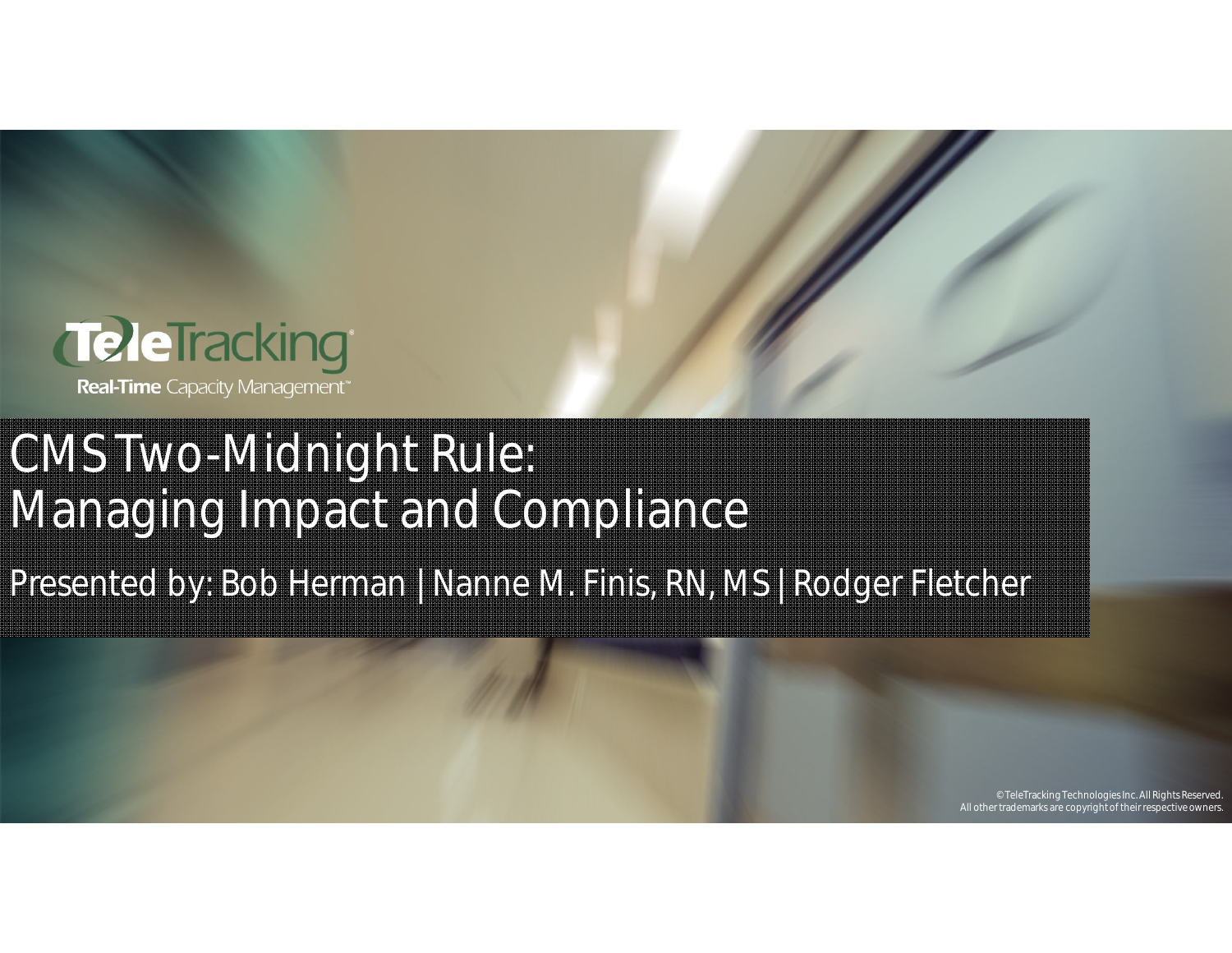- Overview of CMS Two Midnight Rule
- About TeleTracking
- Hospital Challenges
- Case Study: LewisGale Regional Health System
- **10 Things to Know about Rule Changes** from Hospital CFO's
	- Questions & Answers

# Agenda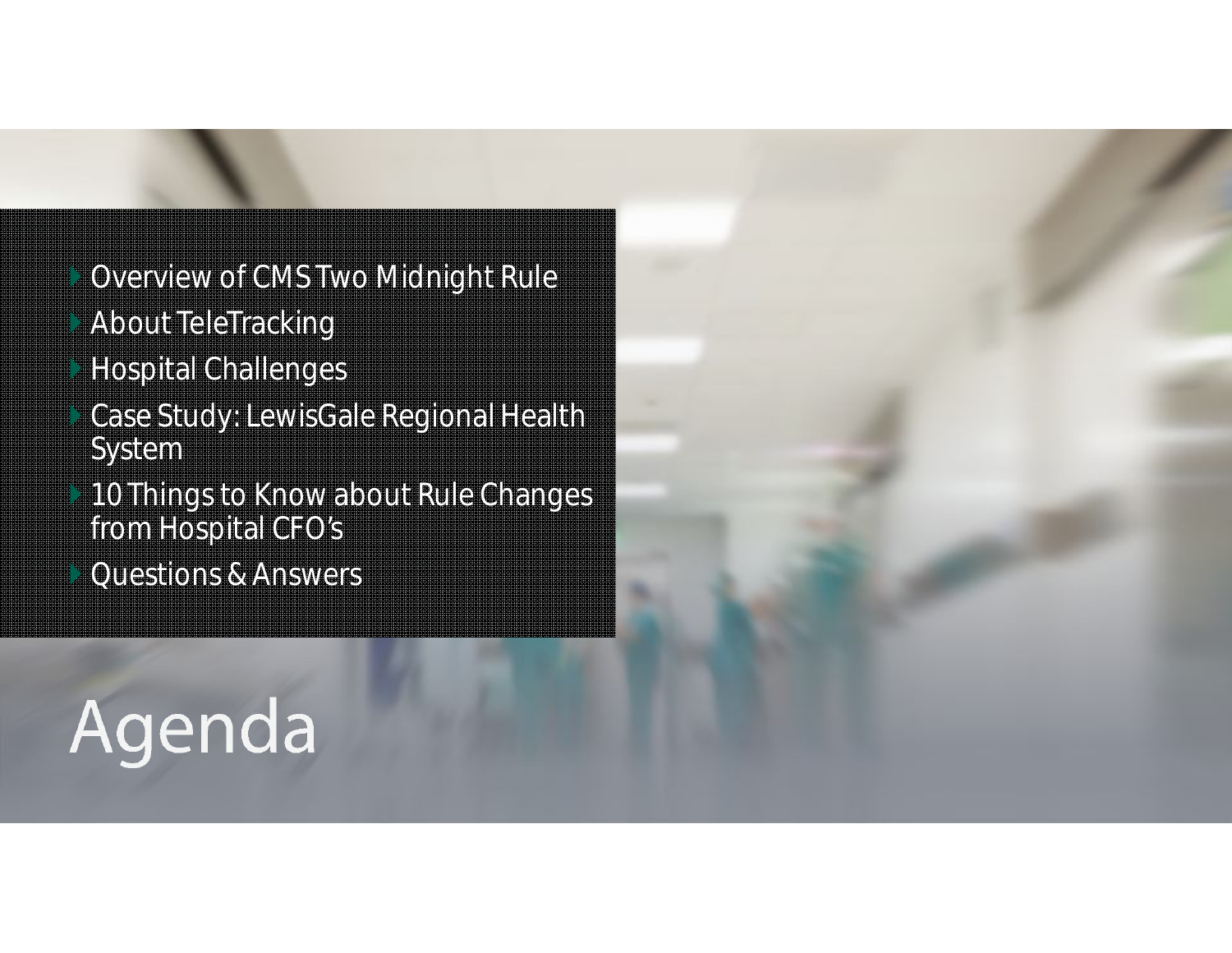# Overview of 2 Midnight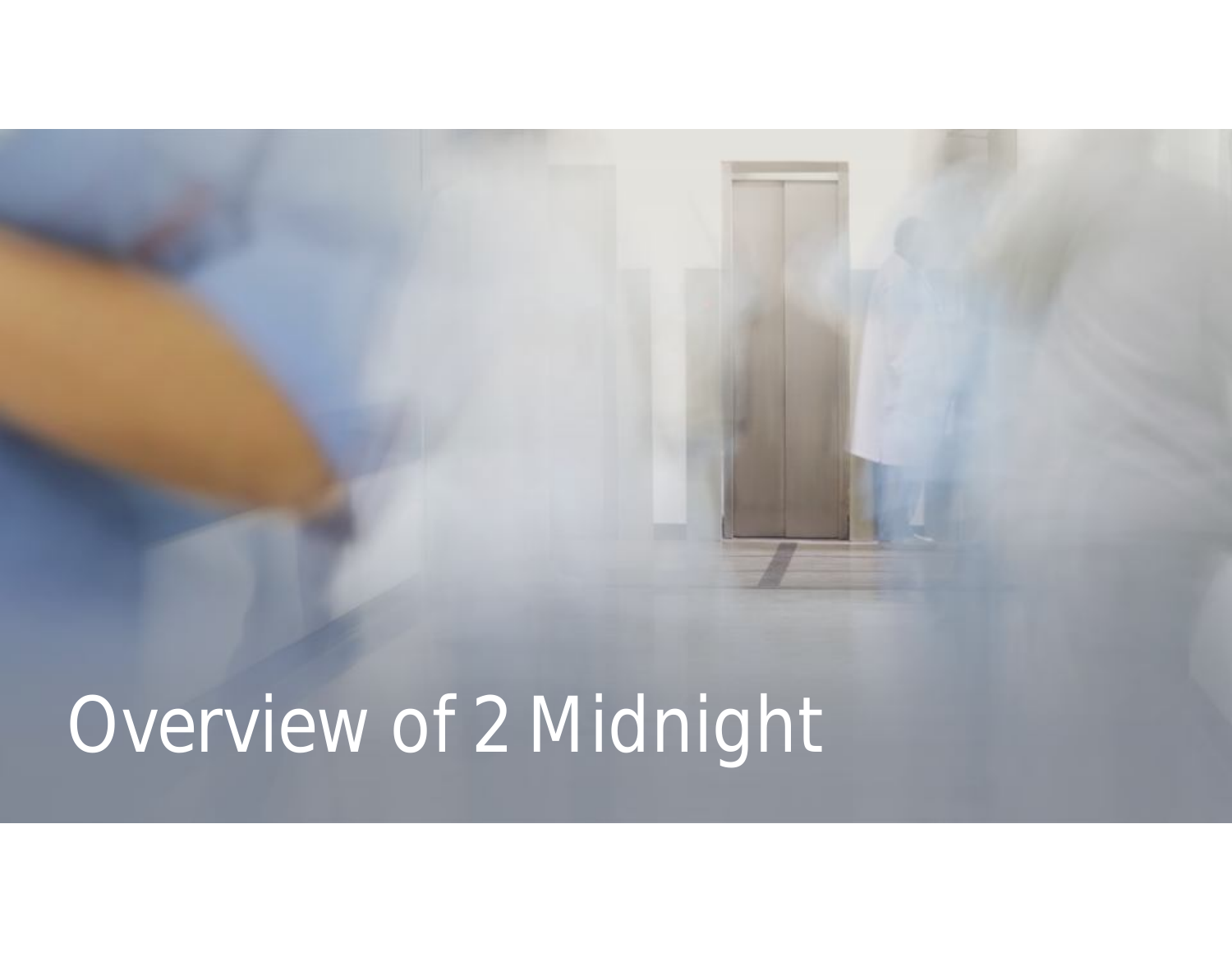# Basics Behind the Rule

Overview

- **Inpatient Stays vs. Outpatient or Observation Stay**
- July 2013 Office of Inspector General (OIG) Report

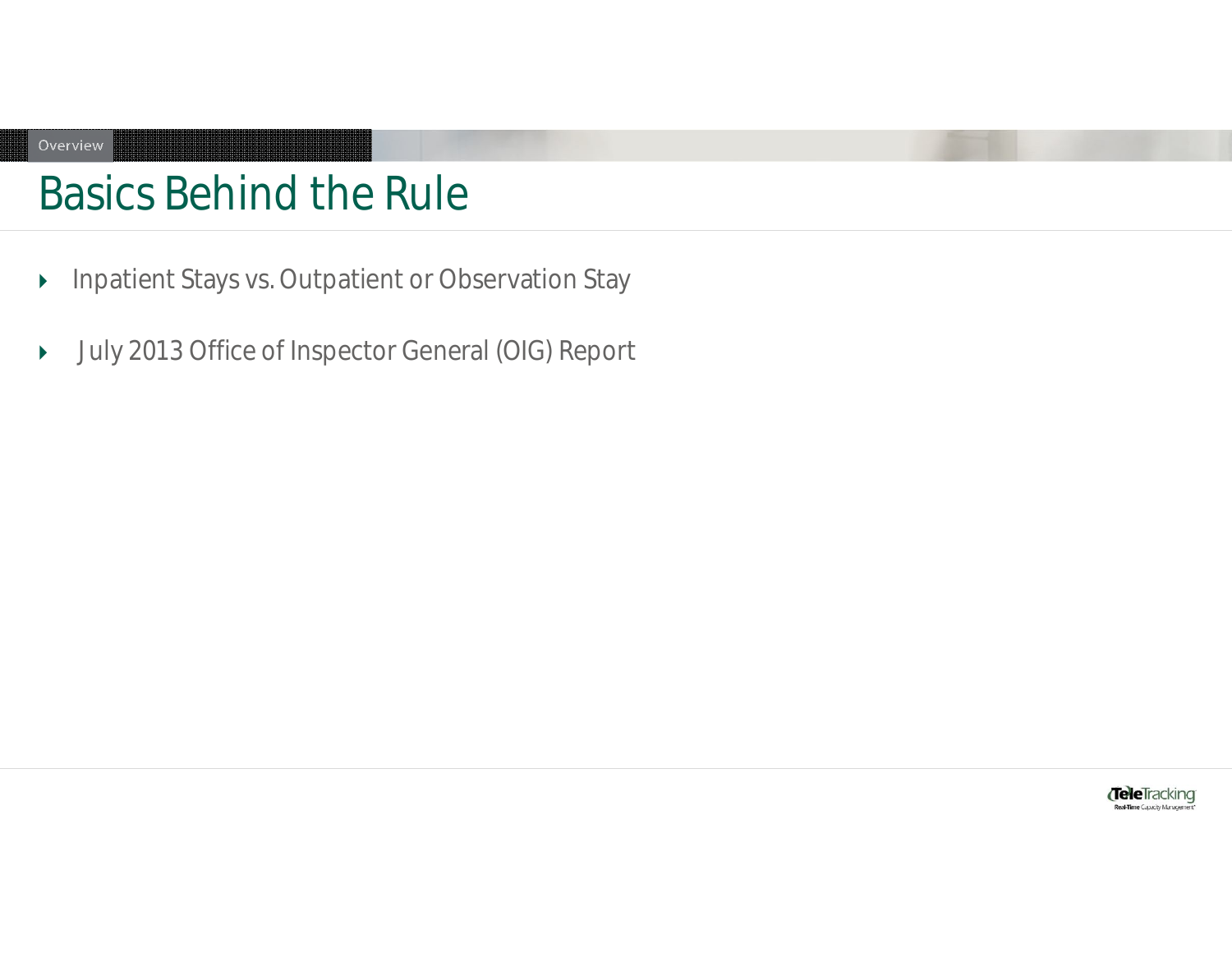# CMS and Congress Weigh In

CMS and Congress concern

Overview

- CMS: Some short inpatient stays may be inappropriate
- Congress: Worries beneficiaries may be paying more with observation status

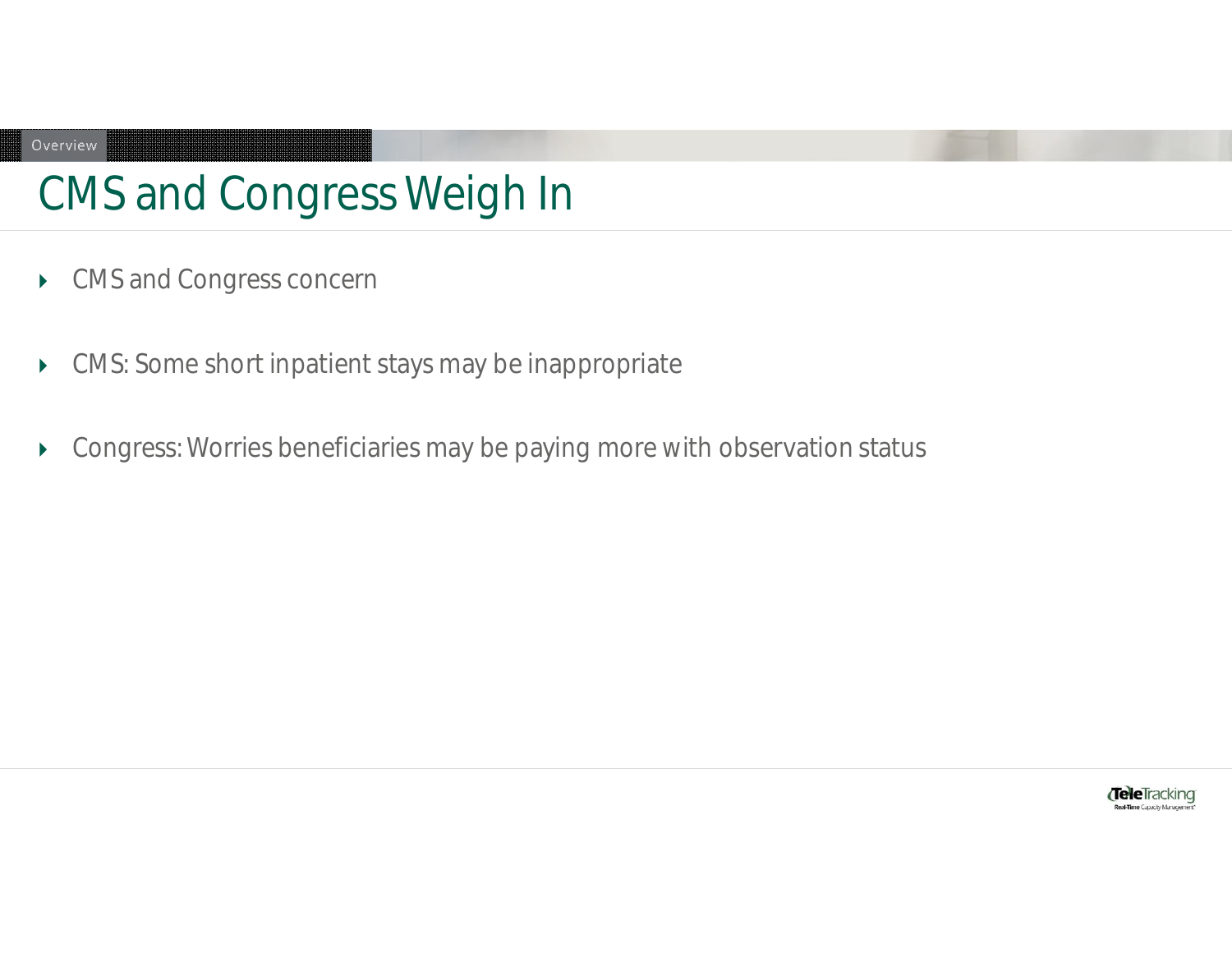### Overview

## OIG (Office of Inspector General) Study

- OIG: Hospitals provided 1.5 million observation services under Medicare in 2012
- ▶ 92% of beneficiaries in observation spent at least one night in the hospital
- Medicare paid nearly 3 times more for short inpatient stays than observation stays
- Beneficiaries paid more for short inpatient stays

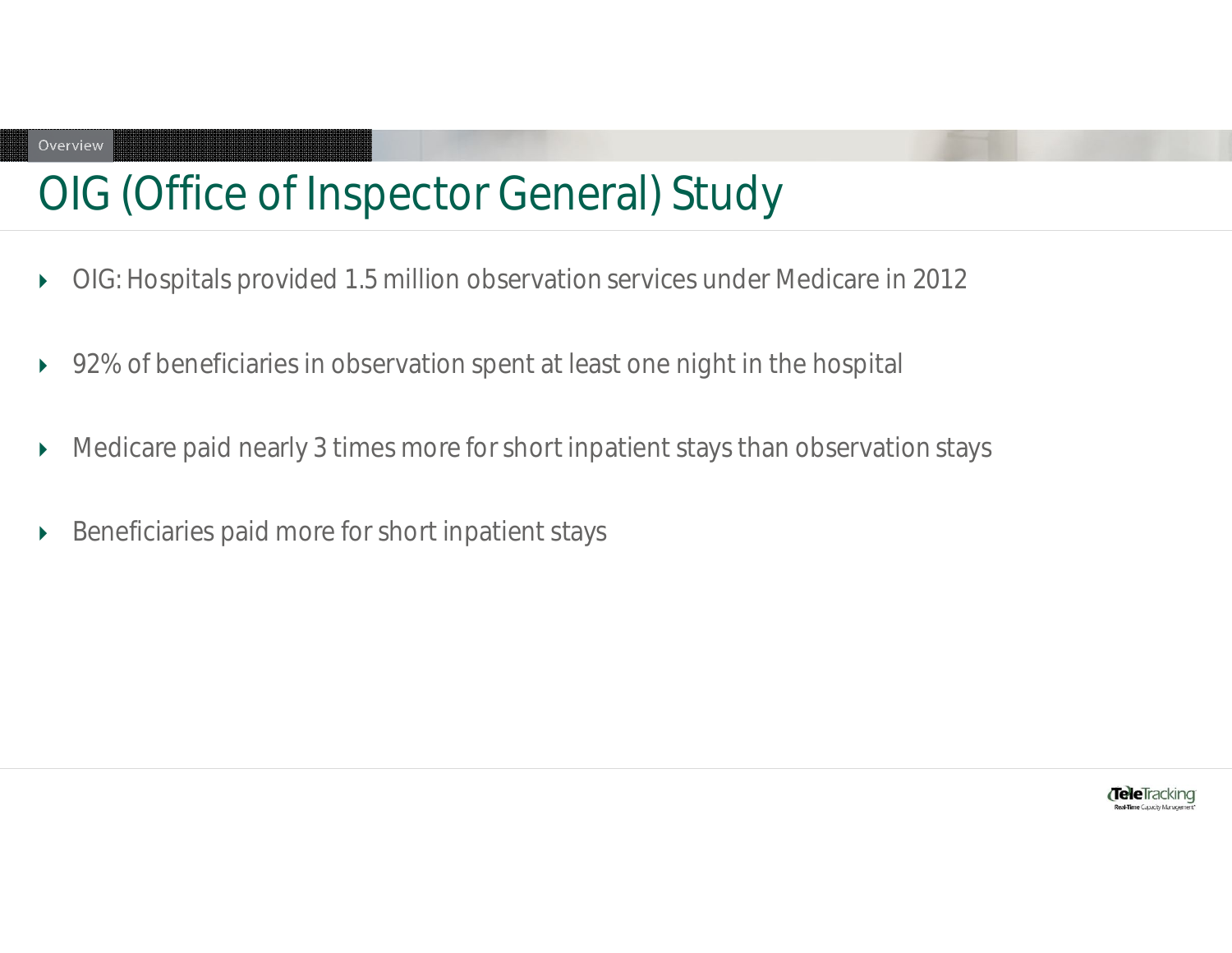### Background

# CMS Final Ruling

- CMS released final rule for FY 2014 inpatient prospective payment system
- 'Appropriate' inpatient admit…stay of 2 midnights or more
- Less than 2 midnights would not qualify
- Paid as an outpatient instead

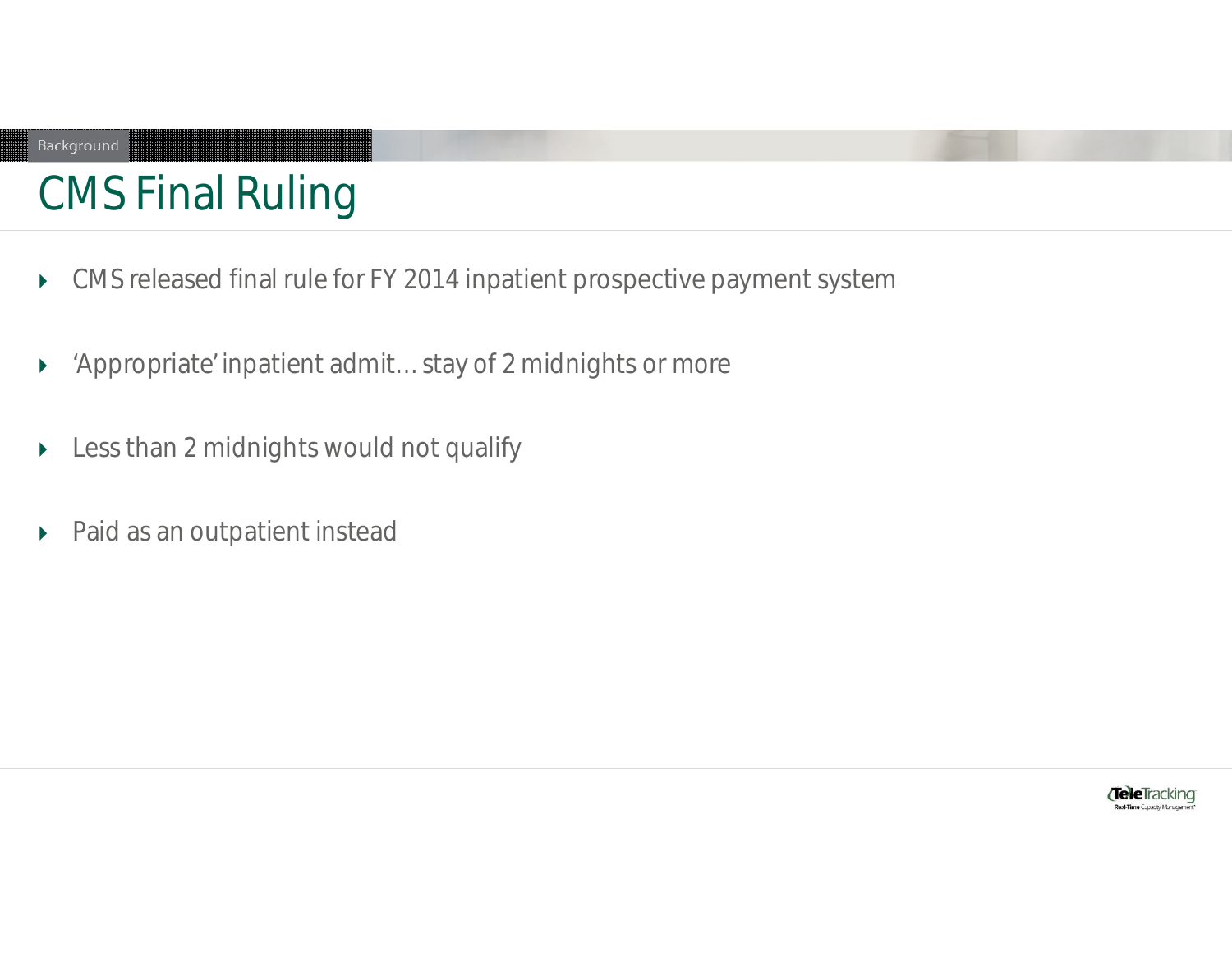# About TeleTracking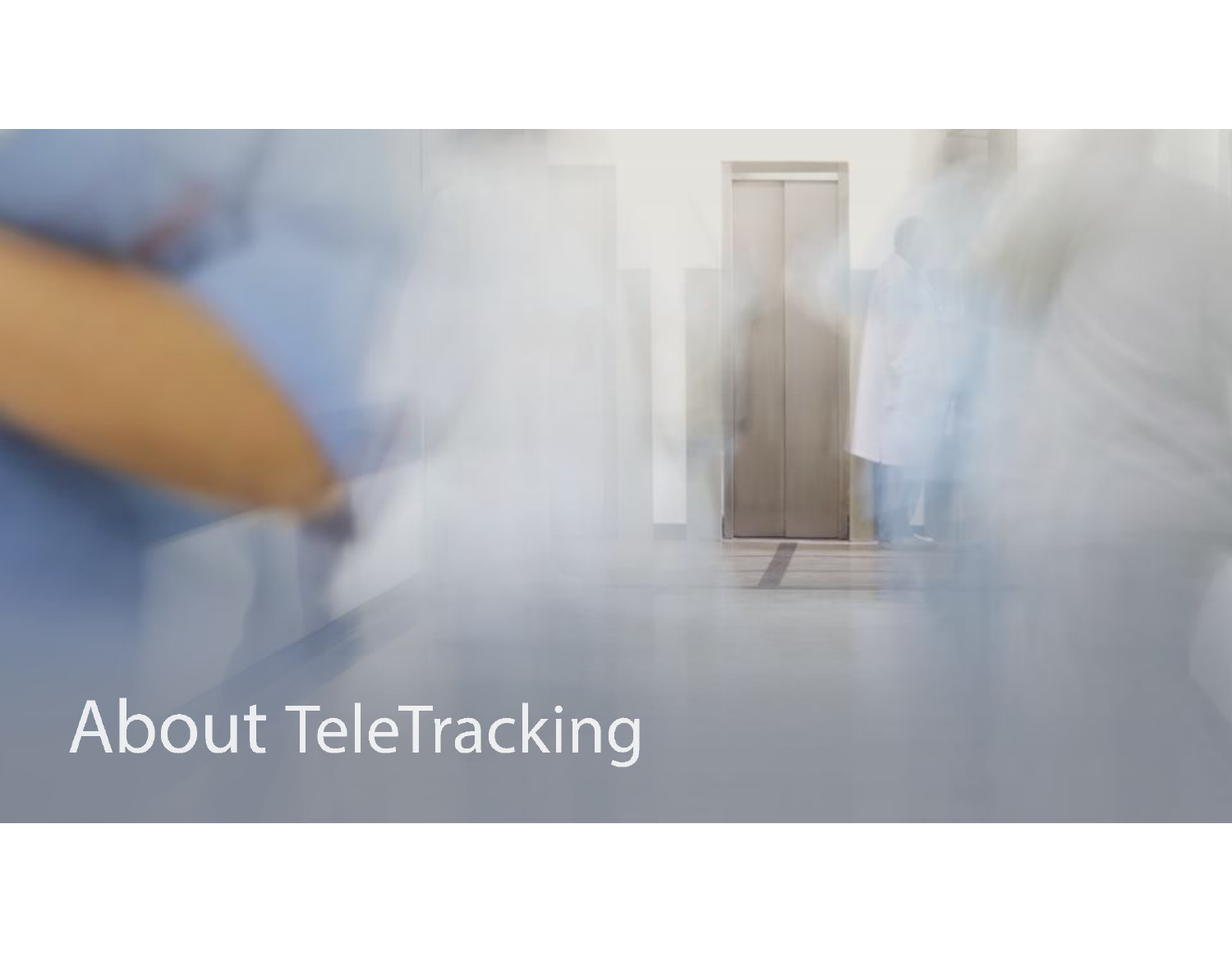About TeleTracking

## Corporate Vision

# **TELETRACKING** drives EFFICIENT CARE DELIVERY and ELIMINATES WASTE in healthcare systems.

**TeleTracking** eal-Time Casacity Manage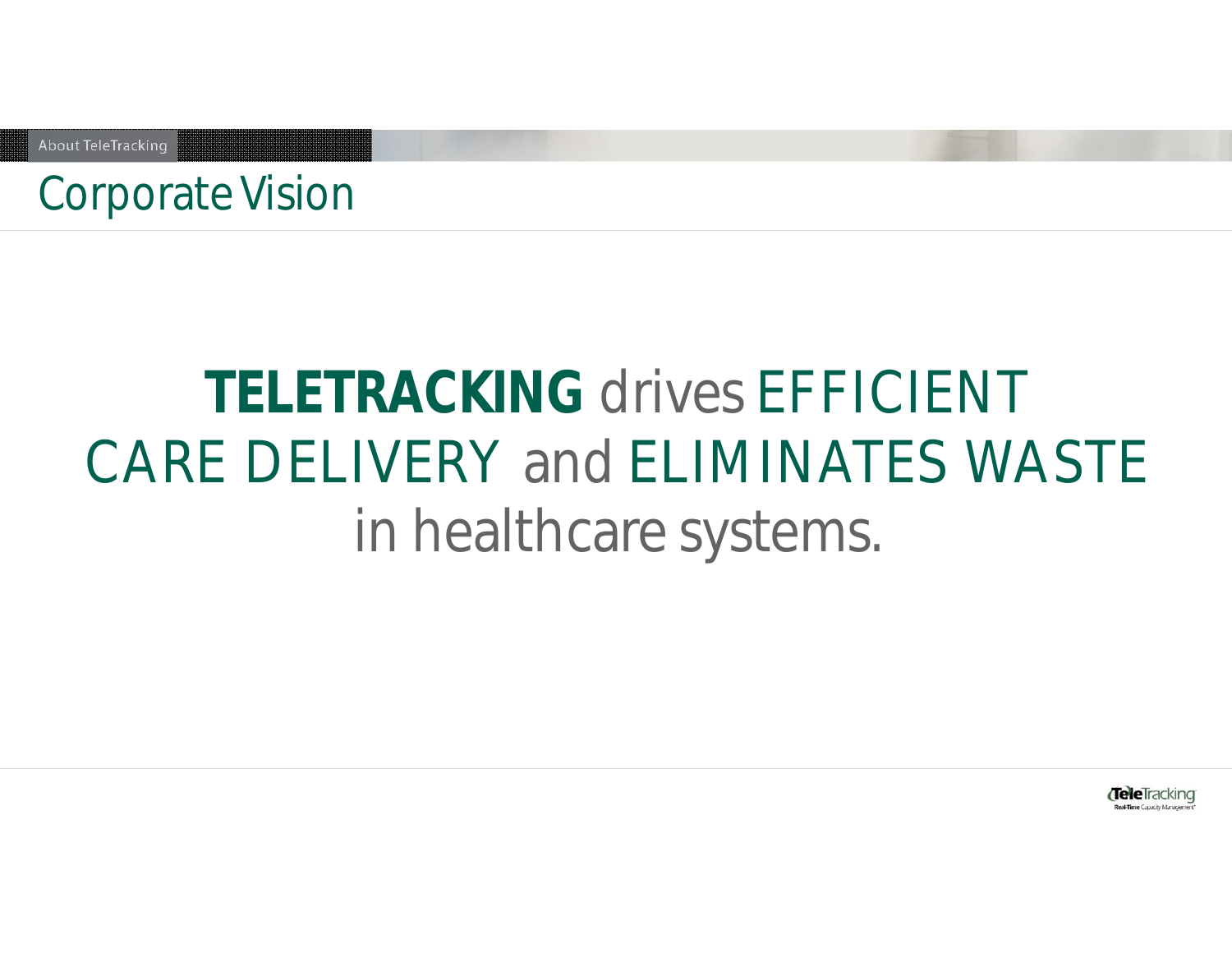#### About TeleTracking

## An Operational Platform In Harmony



**Tele**Tracking Real-Time Capacity Management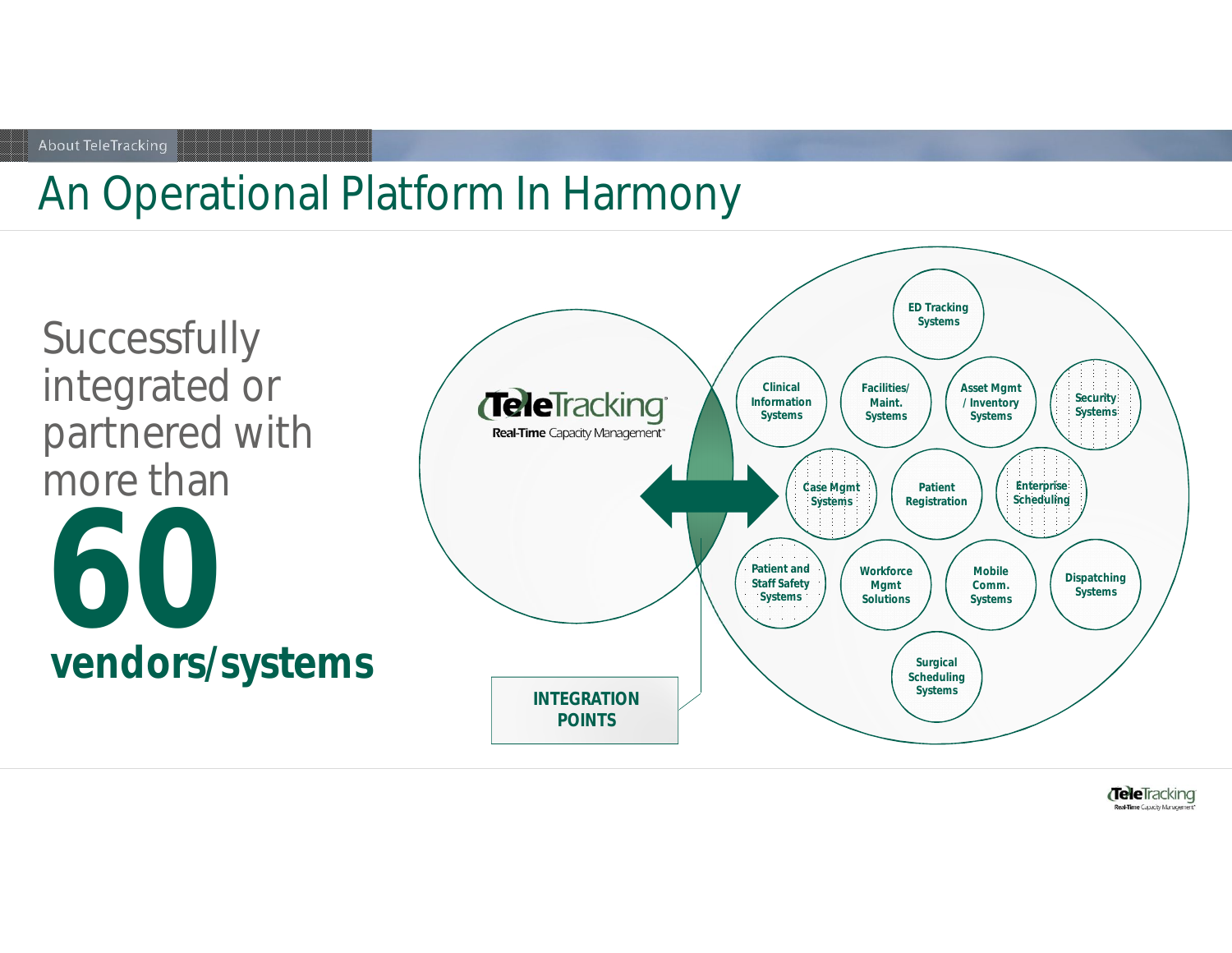# Hospital Challenges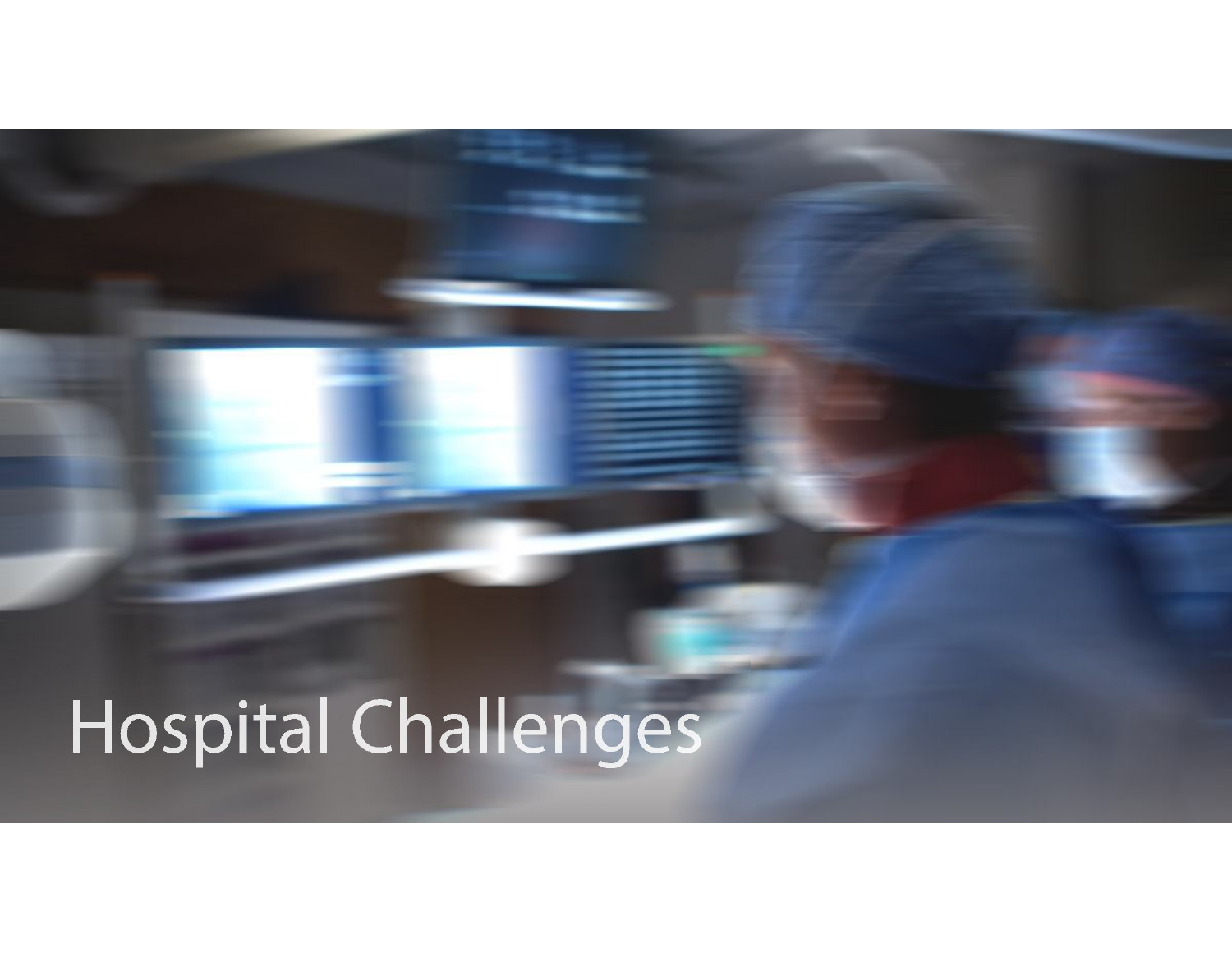## Challenges Across Hospitals



**Challenges** 

- Significant **rise in number of observation patients** over last several years
- **Planning for care episode and discharge** from hospital is critical to capacity management & efficiency
- **Medical necessity** for inpatient stays **must be documented**  comprehensively
- Increasing dependency upon **interdisciplinary plan of care**

*d*eleiracking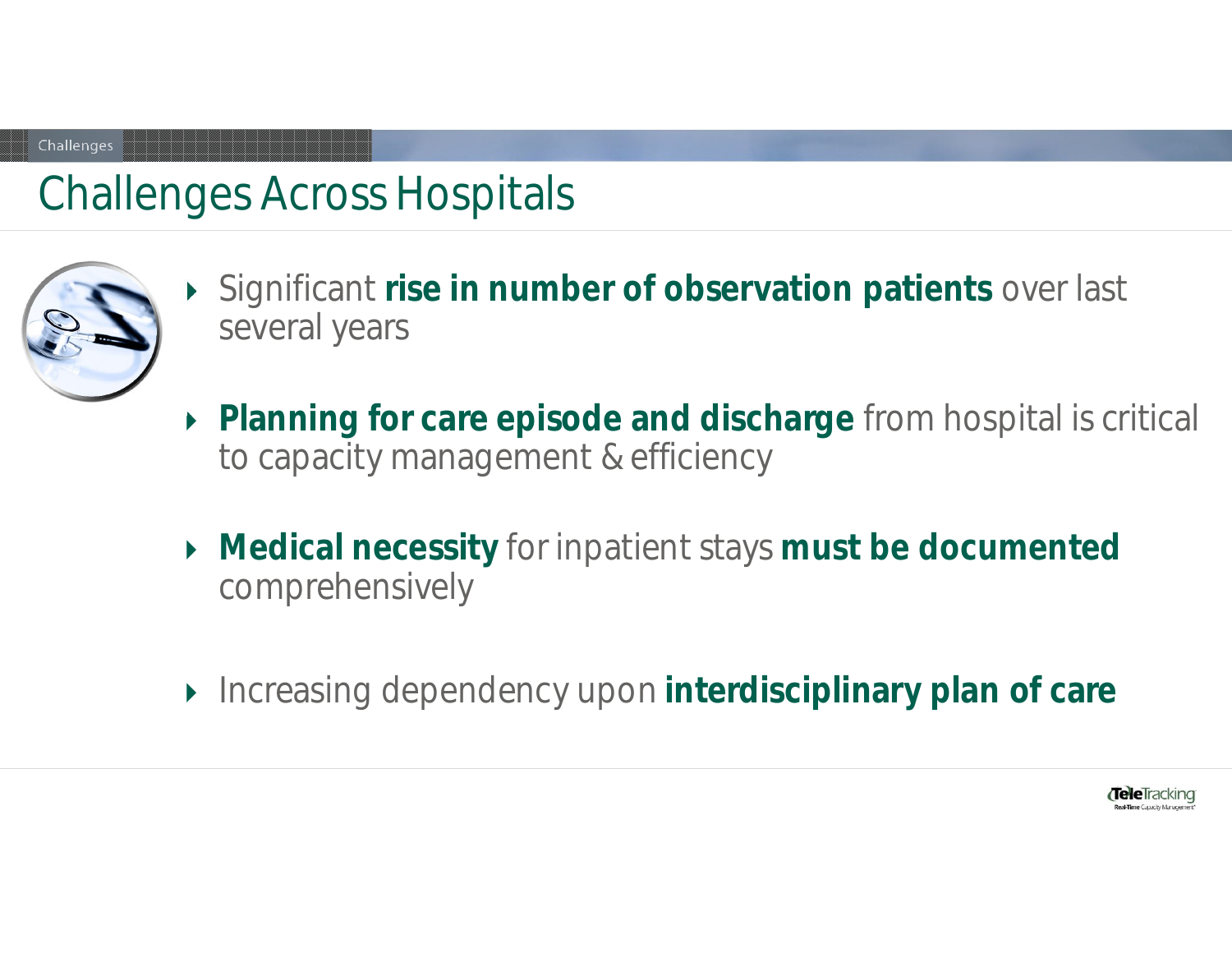## Challenges Across Hospitals (cont'd)



**Challenges** 

- **Estimated length of stay** begins with care initiation and…**evidence of physician decision is required**
- **Reliable internal reports** to be designed and readily available
- **Limited resources** and **visibility** to ensure that hospital is properly reimbursed for care

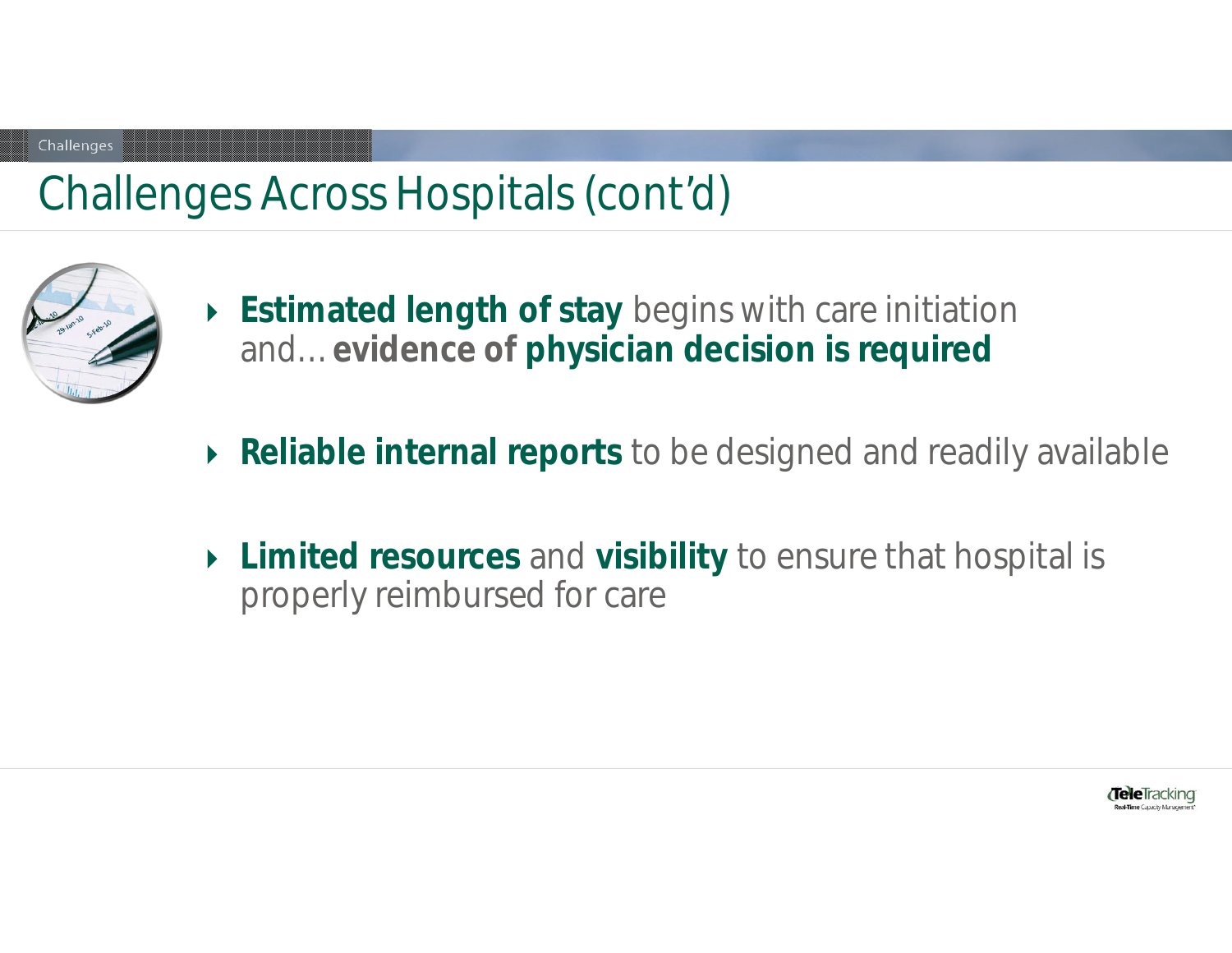# Physician Involvement

Challenges

- Stephanie Kitt, Director, Clinical Documentation, Utilization, and Coding| Northwestern Memorial Hospital, Chicago, IL
	- Physician involvement is imperative and critical to success!

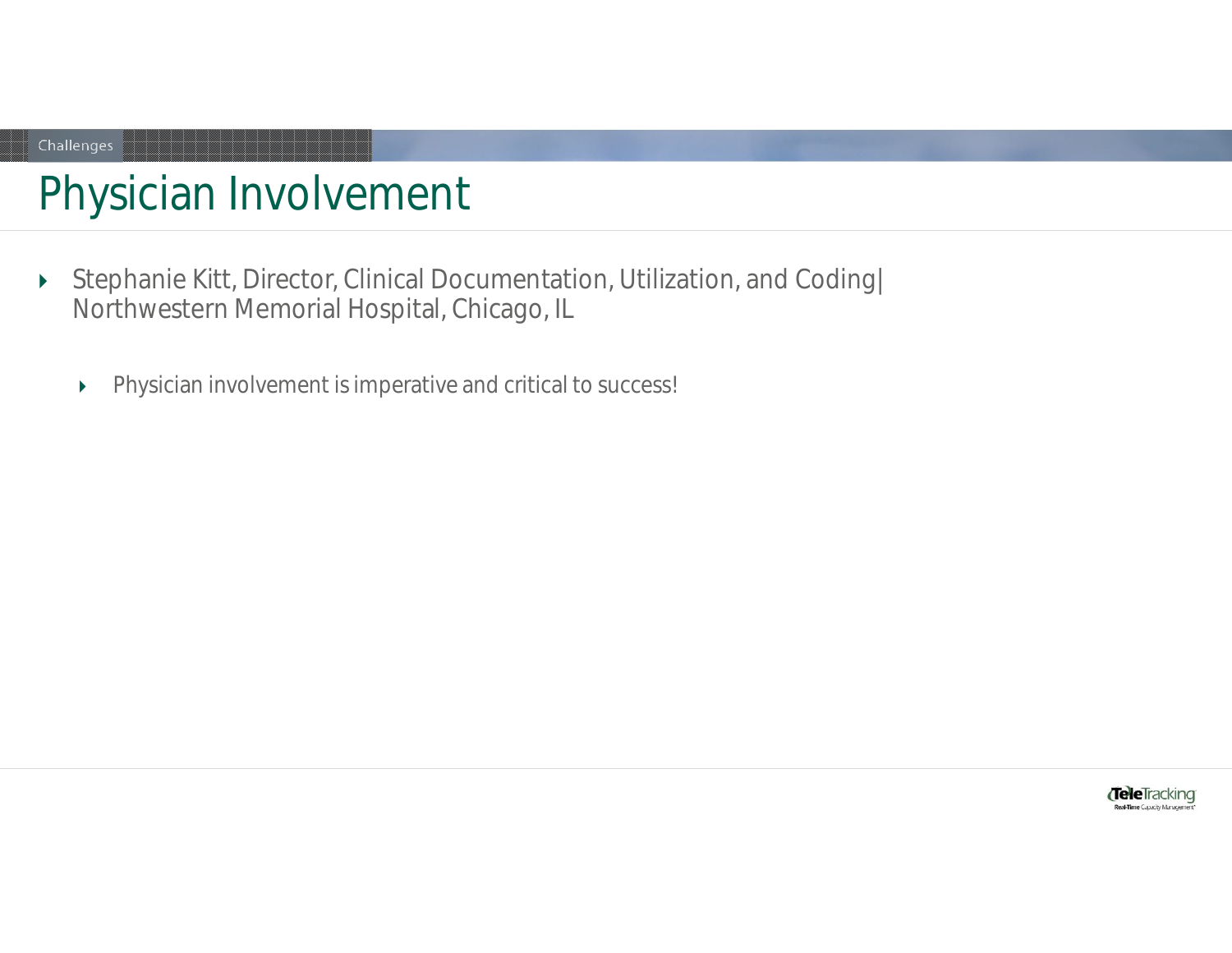### What Does it Mean to be Real-Time?

Solution



**REAL-TIME INFORMATION** TO ALL STAKEHOLDERS IN THE CARE CONTINUUM

> **Tele**Tracking e<br>Real-Time Capacity Manageme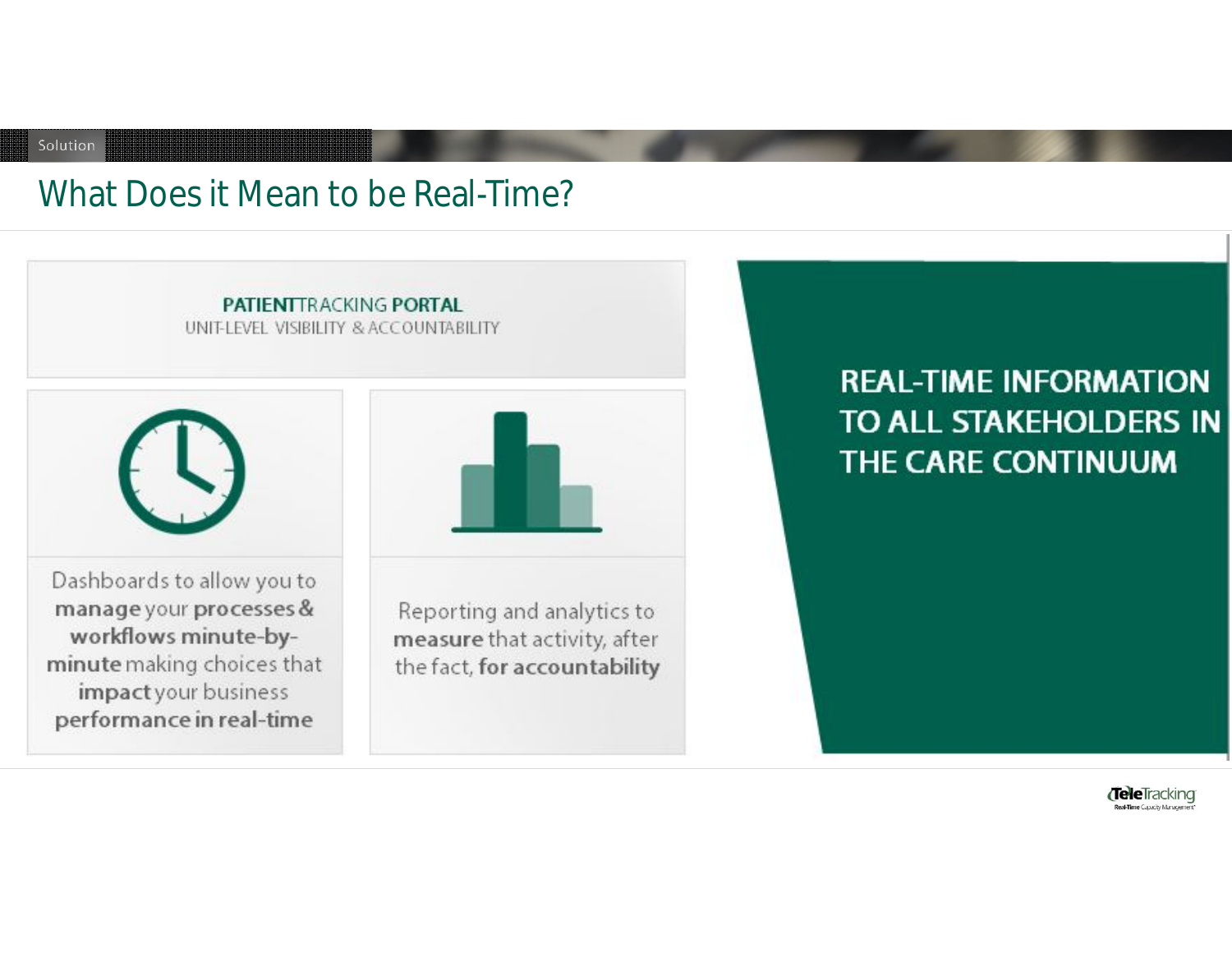# Case Study / Solutions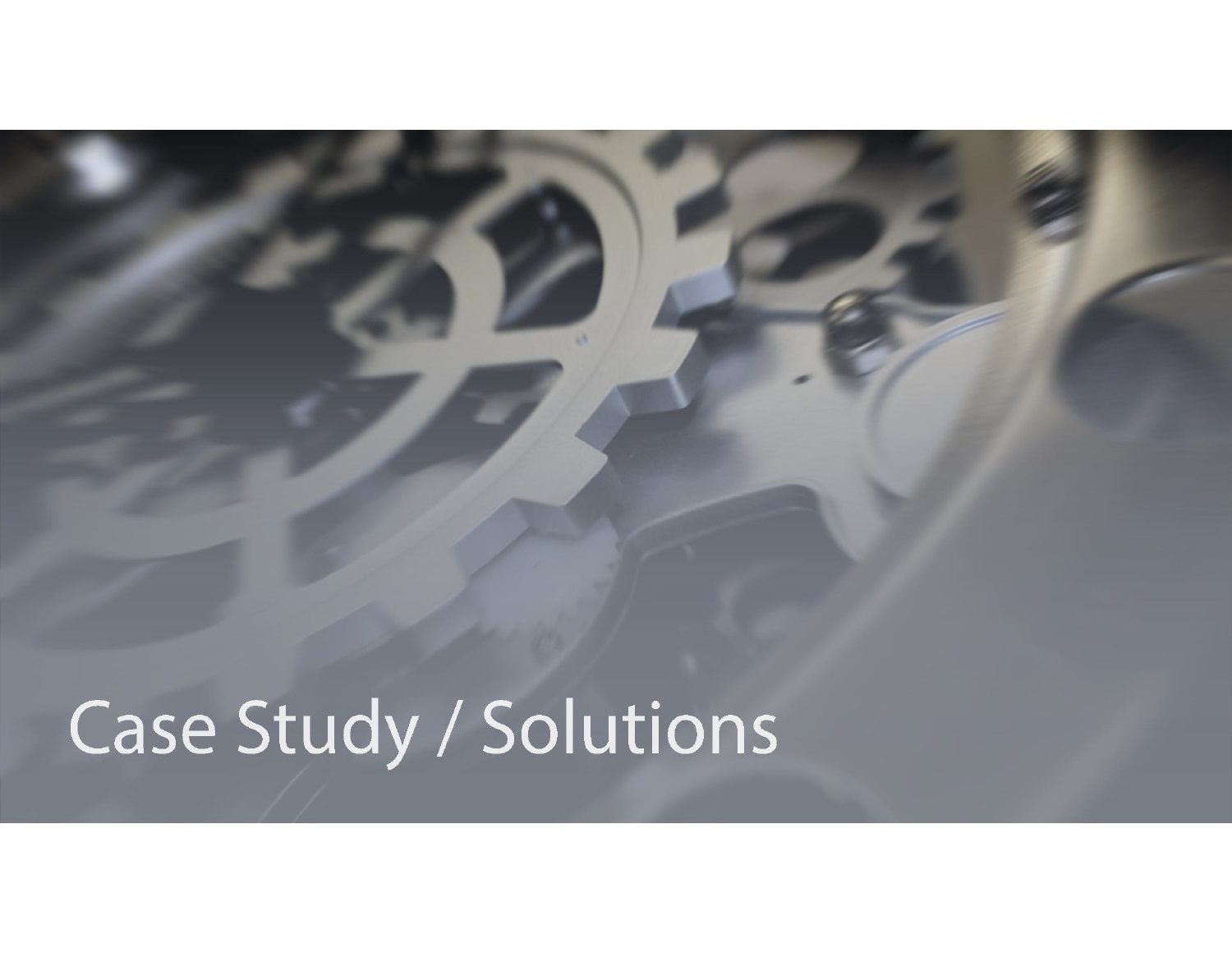### Case Study: LewisGale Regional Health System in Salem, Virginia

- ▶ Challenges:
	- **To identify patients**, prior to discharge, **that could be audited** for twomidnight rule to ensure admission order was correct
	- **Limited resources to manage documentation** for large number of Medicare patients
		- Less than 15 case managers **//** Over 100 Medicare patients at a time
	- **Wanted to enlist support** from nursing and patient placement / transfer center

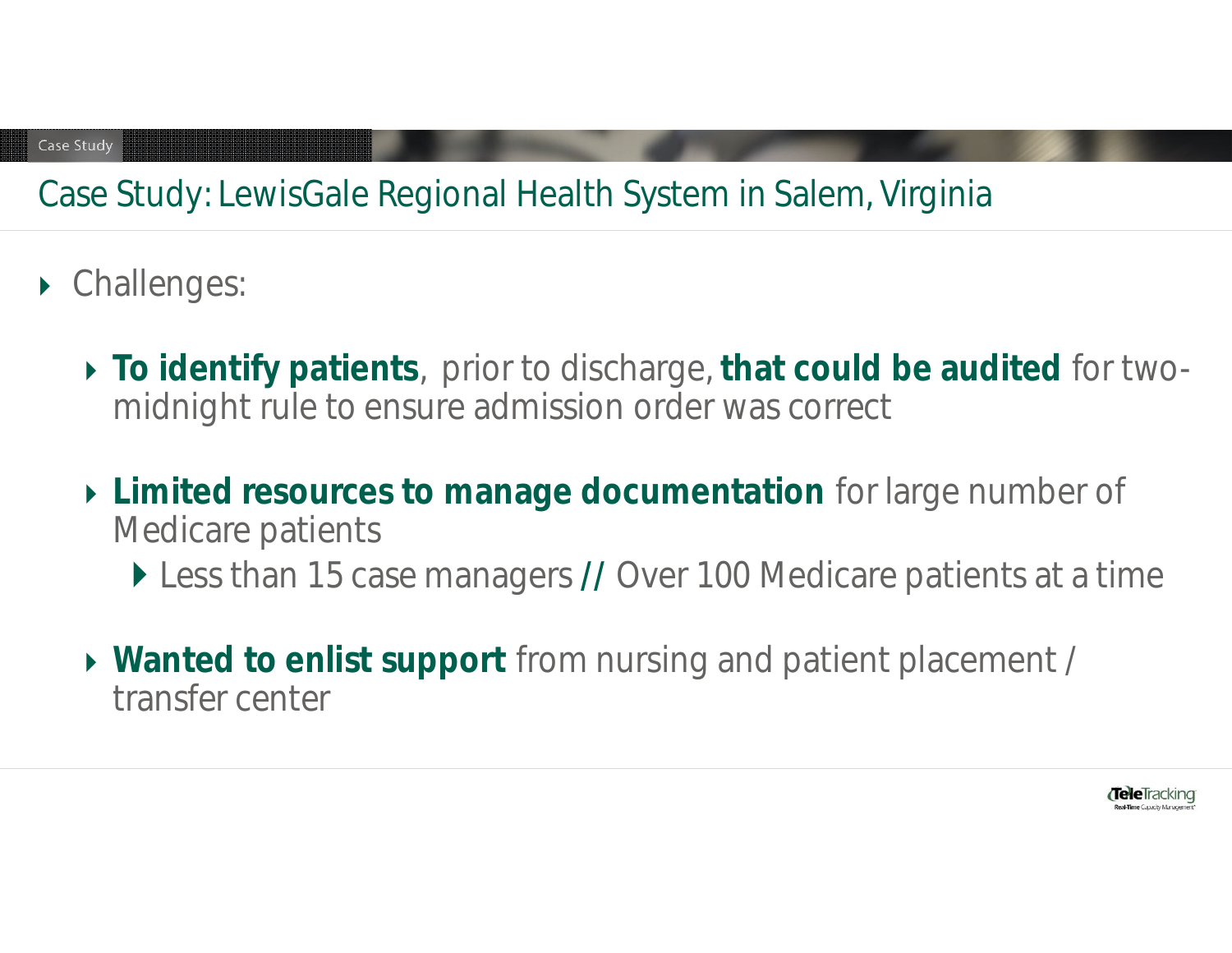### Case Study: LewisGale Regional Health System in Salem, Virginia

- ▶ Challenges:
	- Reports from either case management system or EMR that **didn't reflect the real-time situation**
	- Reports would be run over and over again but were **always out of date**
	- **Only case management could check the documentation system** in real-time so the benefit of the 'all hands on deck' objective was lost

**Tele**Tracking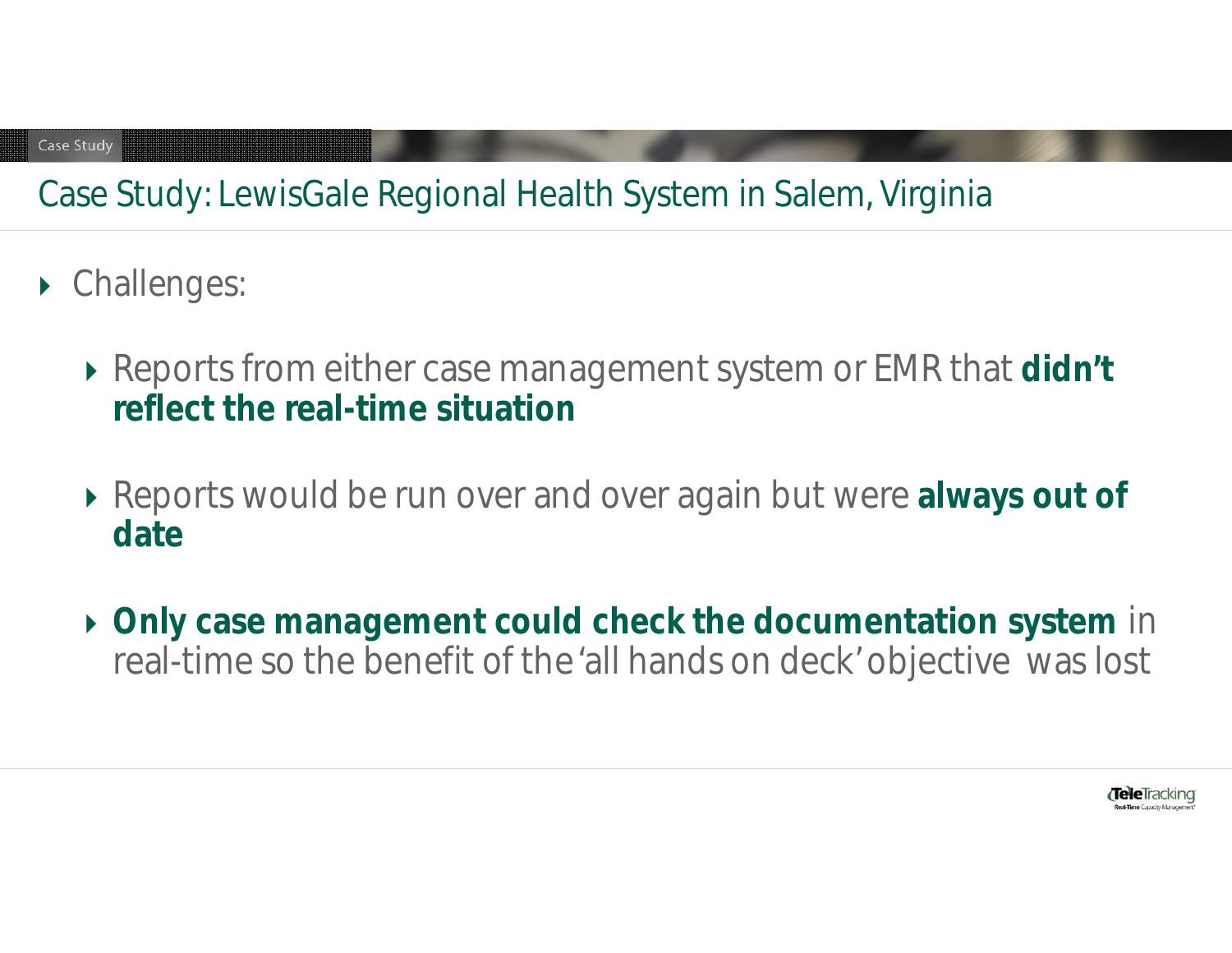### Case Study: LewisGale Regional Health System in Salem, Virginia

- Solution:
	- **"All-Hands On Deck Approach"**
	- **Real-time, at-a-glance access to patient status** for all patient documentation stakeholders
		- ▶ Case management, nursing, placement / transfer center

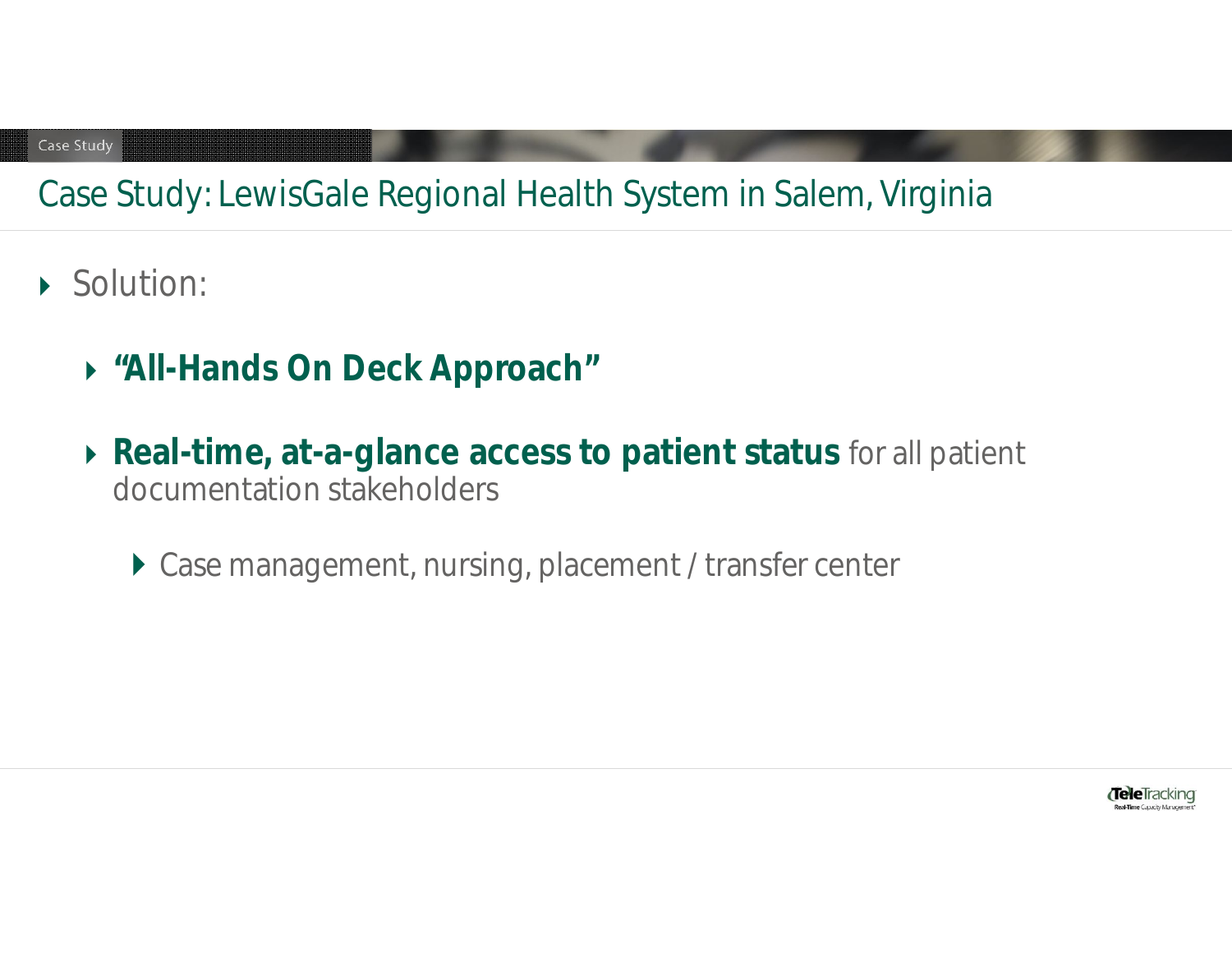### Case Study: LewisGale Regional Health System in Salem, Virginia

- Solution:
	- **Payer profile data is integrated** in TeleTracking's Capacity Management Suite™ system
	- **Displayed as a patient attribute** on TeleTracking's PatientTracking Portal™ view
	- **Nursing can** now update the portal to **indicate they've checked for upto-date documentation** prior to a patient's discharge

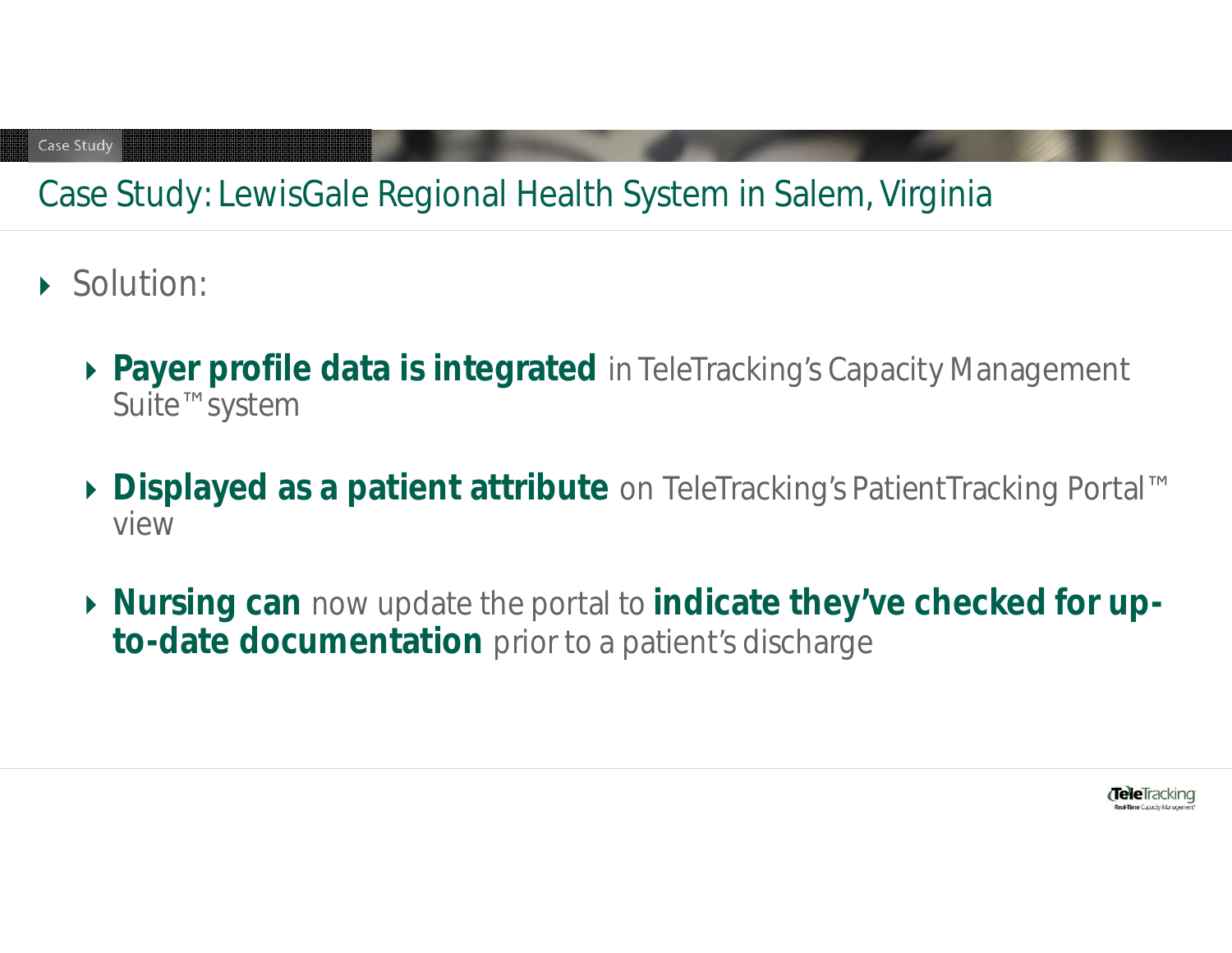| BED $\land$ 2 |   | <b>NAME</b>          | PROJ DIS [9]                   |  |  |                      |                                     |                   |                     |  |
|---------------|---|----------------------|--------------------------------|--|--|----------------------|-------------------------------------|-------------------|---------------------|--|
| 301A          |   |                      |                                |  |  |                      |                                     | <b>TABLE</b>      | w                   |  |
| 301B          |   | 2 MOR, JES           | 12/04 13:50                    |  |  |                      | <b>Company</b>                      | <b>TORICO</b>     | <b>SORE</b>         |  |
| 302A          |   | PIR, JEN             | 12/04 09:08 <b>D</b> M         |  |  |                      |                                     | <b>SUBDIT</b>     | w                   |  |
| 302B          |   | <b>BOW,MIC</b>       | 12/03 13:43 <b>D</b>           |  |  | 2006-108             | <b>Hings</b><br><b>CONTRACTOR</b>   | <b>TURNER</b>     | w                   |  |
| 303A          |   | <b>2</b> ARG, PAU    | 12/05 09:18                    |  |  | abover 1981 cod-     | <b>Strate</b><br><b>Thermodel -</b> | <b>GENERAL</b>    | m                   |  |
| 304A          |   | EWI, JON             | 12/03 19:15                    |  |  | <b>AMER</b><br>386.0 | <b>HORACE</b>                       | <b>SECURITY</b>   | <b>HIRE</b>         |  |
| 305A          | 2 | <b>WHI, MAR</b>      | 12/05 01:03 <b>D</b>           |  |  | <b>SEE SEE</b>       | <b>Reading</b><br><b>SALES</b>      | <b>SERVICE</b>    | m                   |  |
| 306A          |   | SUE, BRE             | 12/04 12:05                    |  |  |                      | <b>CARL SECURITY</b>                | <b>Harry Co</b>   | <b>SOURCE</b>       |  |
| 200D          |   |                      |                                |  |  |                      |                                     | <b>Joseph</b>     | 149                 |  |
| <b>HORACE</b> |   | <b>SELL SHOW</b>     | <b>SECRETARY OF</b>            |  |  |                      | <b>TORIC TERRITORY</b>              | <b>STERNE</b>     | <b>TOM</b>          |  |
| <b>SHEET</b>  |   |                      |                                |  |  |                      |                                     | <b>STATISTICS</b> | 109                 |  |
| <b>STORY</b>  |   |                      |                                |  |  |                      |                                     | <b>SERVICE</b>    | <b>THEFT</b>        |  |
| -             |   |                      | and the same state of the con- |  |  |                      | Larry Modern                        | <b>Higgs de</b>   | <b>SHEE</b>         |  |
| 397400        |   |                      |                                |  |  |                      |                                     | <b>THEFT</b>      | <b>REFERENCE</b>    |  |
| - 3           |   |                      |                                |  |  |                      |                                     | <b>TORONTO</b>    | <b>REGISTER</b>     |  |
| 101005        |   | 100011-0020          | to can.                        |  |  | <b>Controller</b>    | <b>COMMON SERVICE</b>               | 200103            | <b>JEED CREW</b>    |  |
| <b>HOME</b>   |   | m.<br><b>STATE</b>   | 10100<br>convents.             |  |  |                      | <b>MOTORETS</b>                     | 1974              | 10000100            |  |
| <b>HORN</b>   |   | <b>BELLEVILLE</b>    | <b>BETWEEN STATE</b>           |  |  | <b>SERVICE</b>       | <b>SECOND RE</b>                    |                   | <b>BERGERE</b>      |  |
| <b>COMP</b>   |   | and and              | ---                            |  |  |                      |                                     | 1949              | <b>BOOTHER</b>      |  |
|               |   |                      | <b>ALCOHOL: NO WELL</b>        |  |  | <b>Contractor</b>    | <b>WALL THE</b>                     |                   | <b>March 1980</b>   |  |
|               |   | <b>JANES</b><br>an i | <b>STEERS</b><br>101100        |  |  | $11 - 24 - 24000$    | <b>TOWERS - STARTING</b>            | 494191            | <b>BELIEVE CREW</b> |  |
|               |   |                      |                                |  |  |                      | 394<br><b>MARKET</b>                |                   |                     |  |

TeleTracking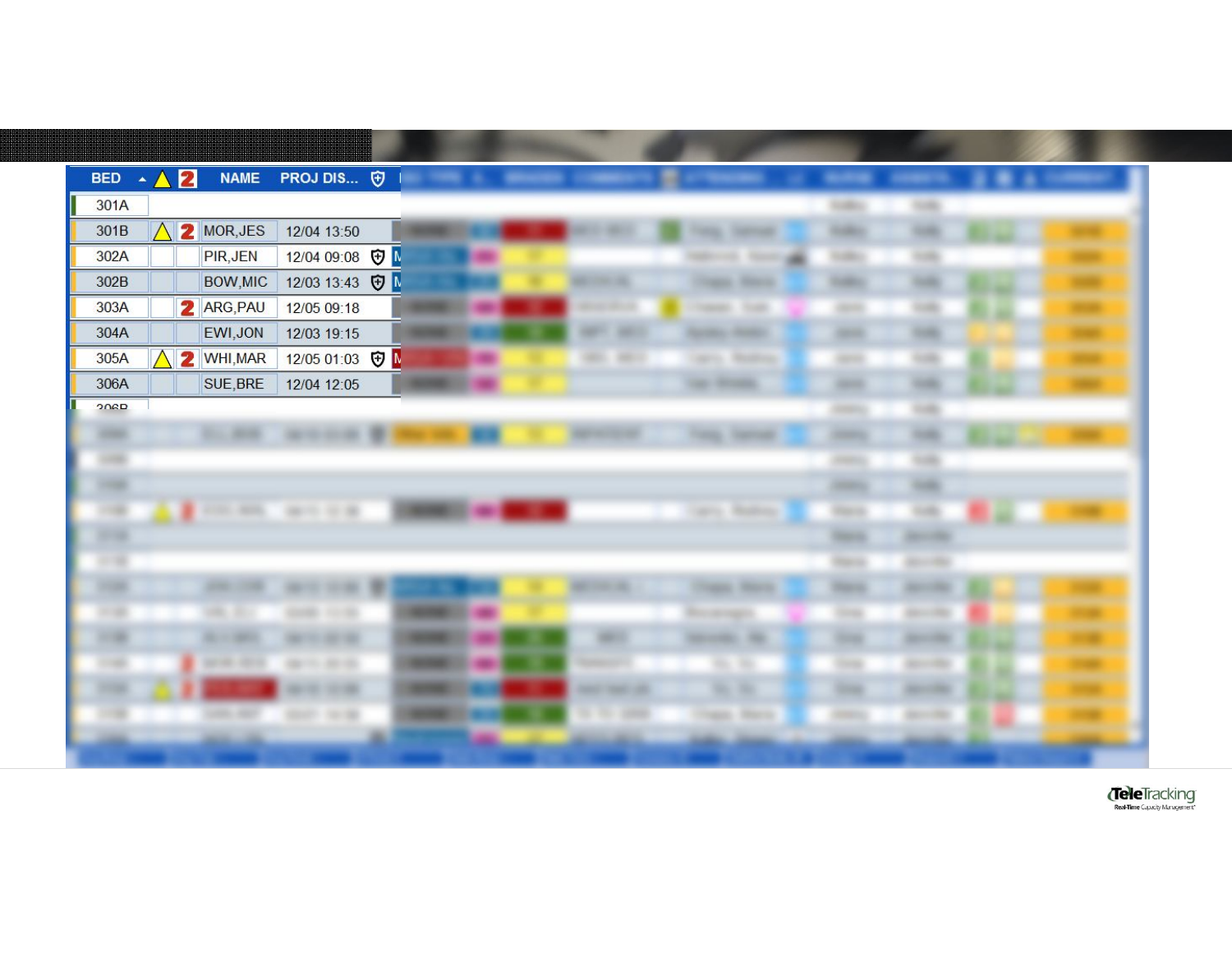# Observations and Analysis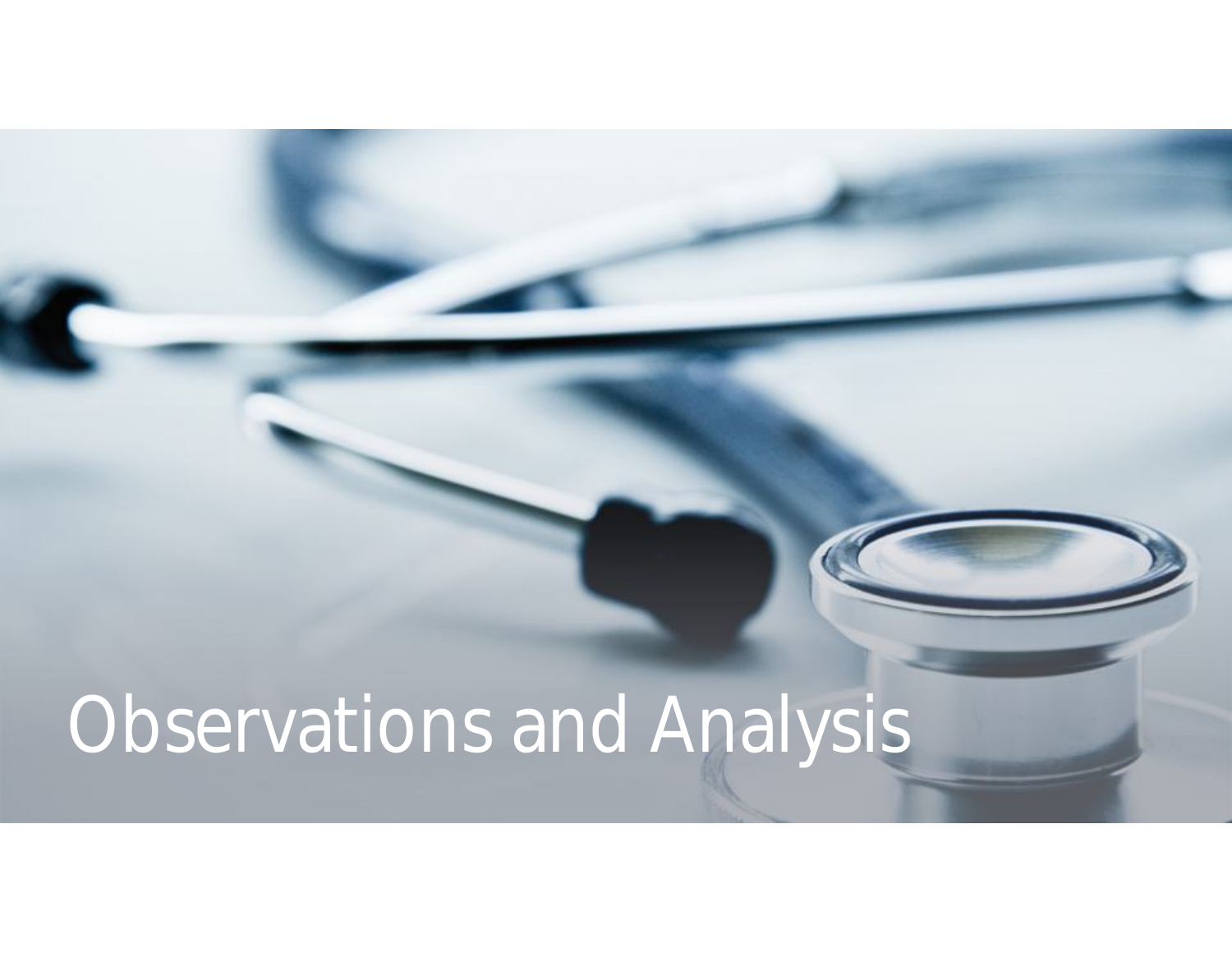## MAC, RAC and Medicare Auditor Reviews

- ▶ Qualifications for MAC and RAC review
- Qualifications for Medicare auditor reviews
- Critical access hospitals are exempt from these reviews

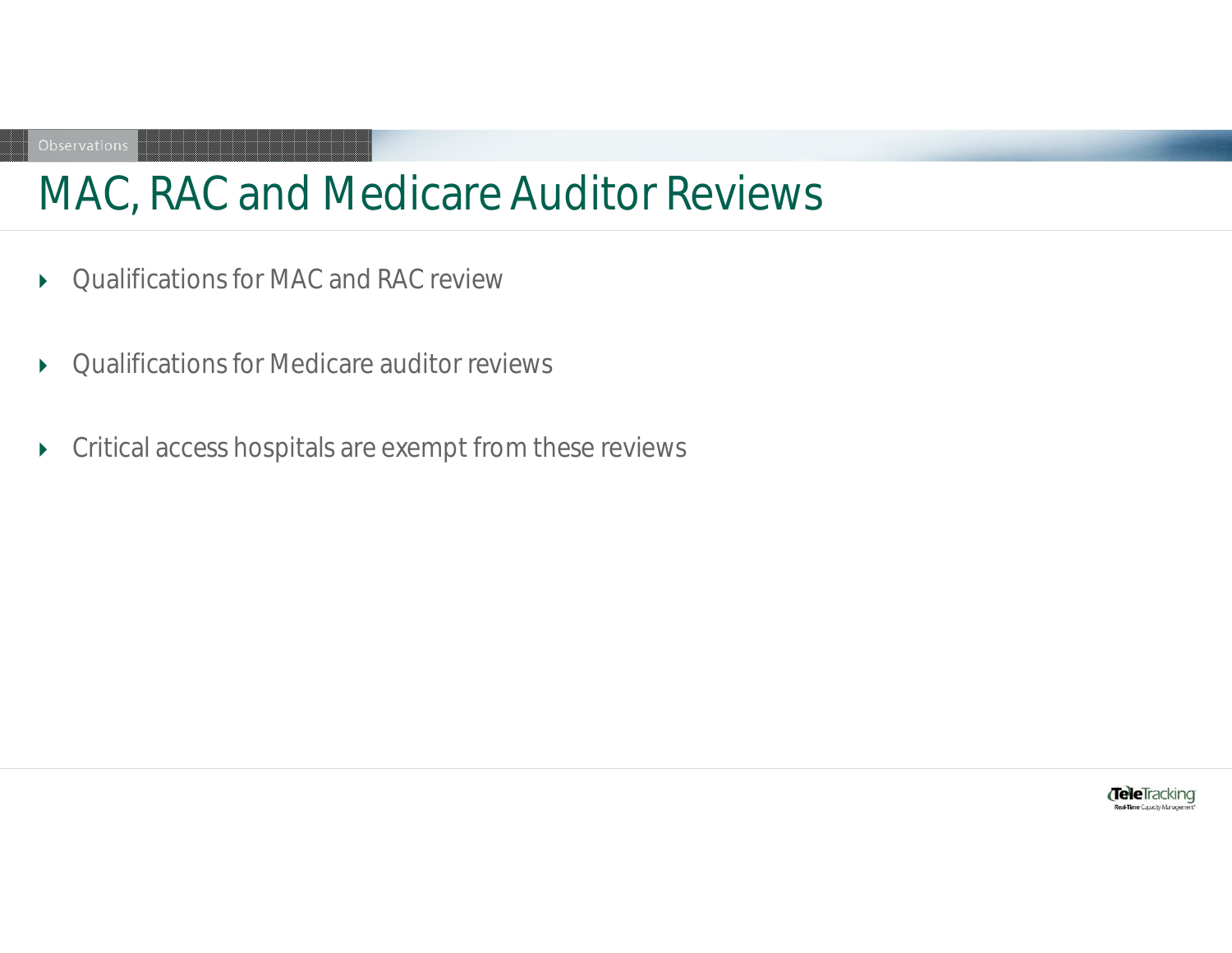## Considerations for Reviews

- ▶ No compliance issues? MAC will stop probe reviews from Oct. 1st to March 31st
- Medicare auditors will base their reviews off of information available to physician at admission
- Circumstances for rebilling for inpatient services
- Additional reviews for hospitals MACs identify as having moderate to major concerns
- Determining whether a claim meets the Two-Midnight Rule: Outpatient care

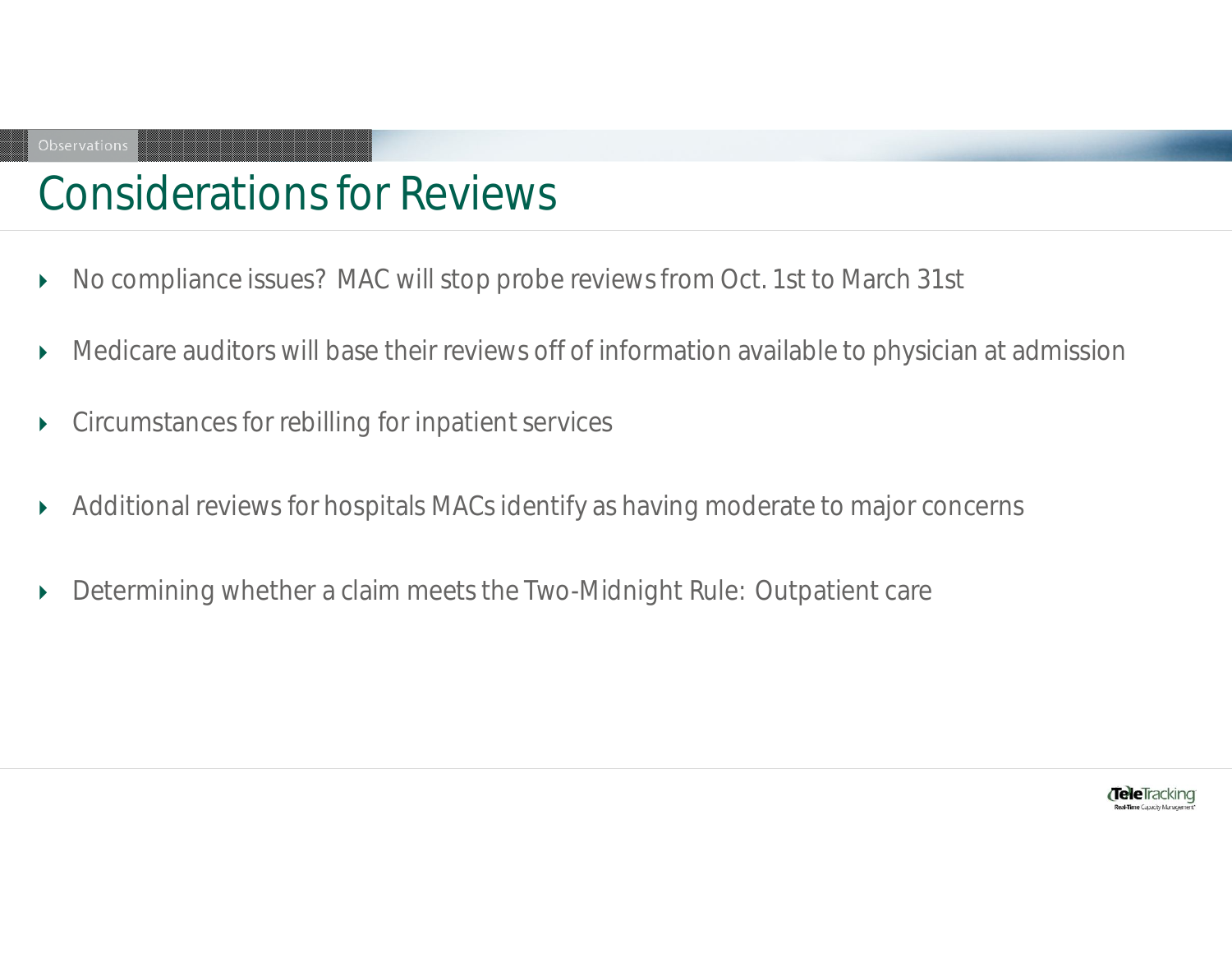## CMS and Future of the Rule

- CMS intends to work with hospital industry and MACs regarding inpatient issues
- **Physician documentation is crucial**
- ▶ CMS educational outreach efforts in 2014
- CMS expects final rule will result in an increase of 40,000 inpatient admissions

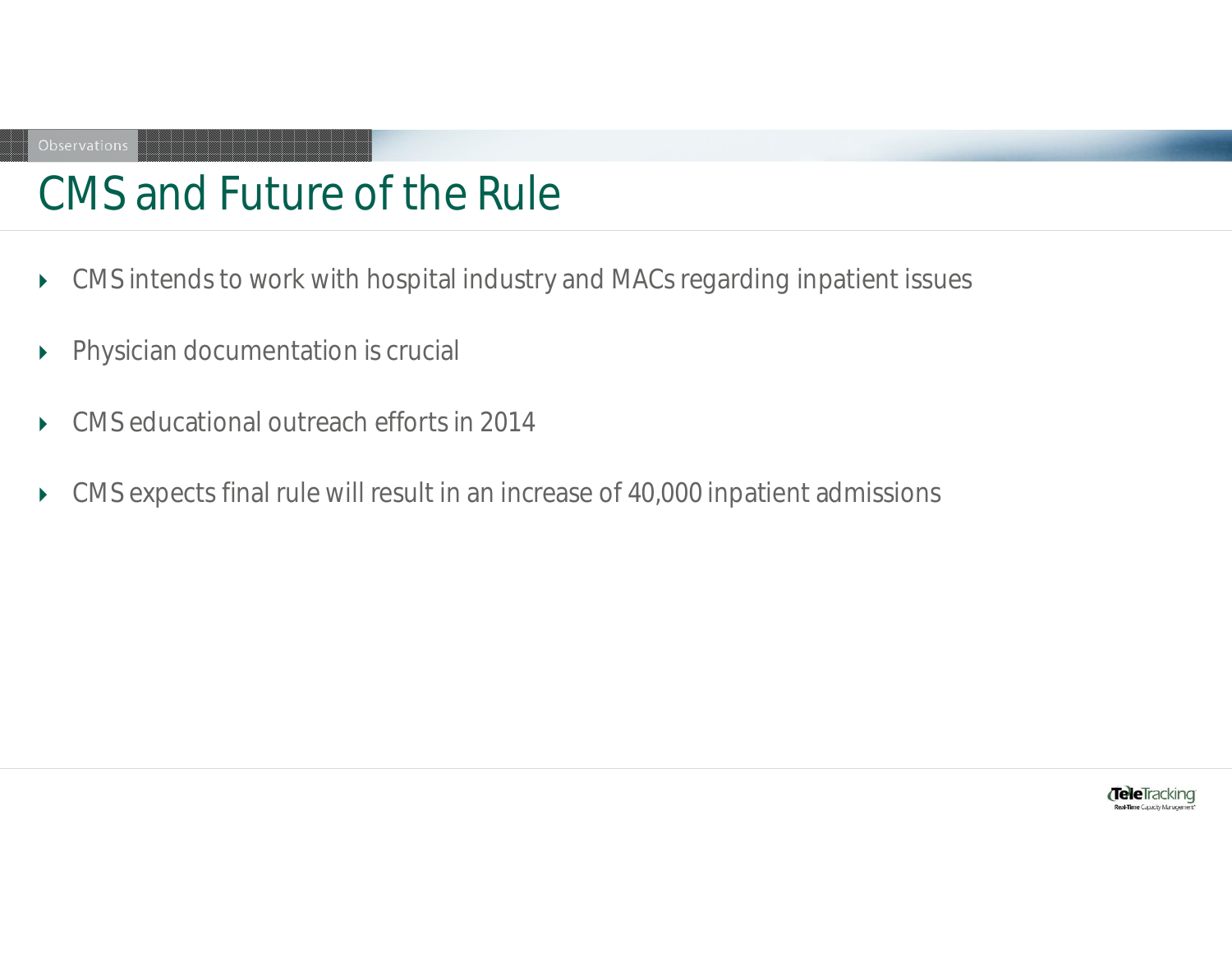# Question/Answer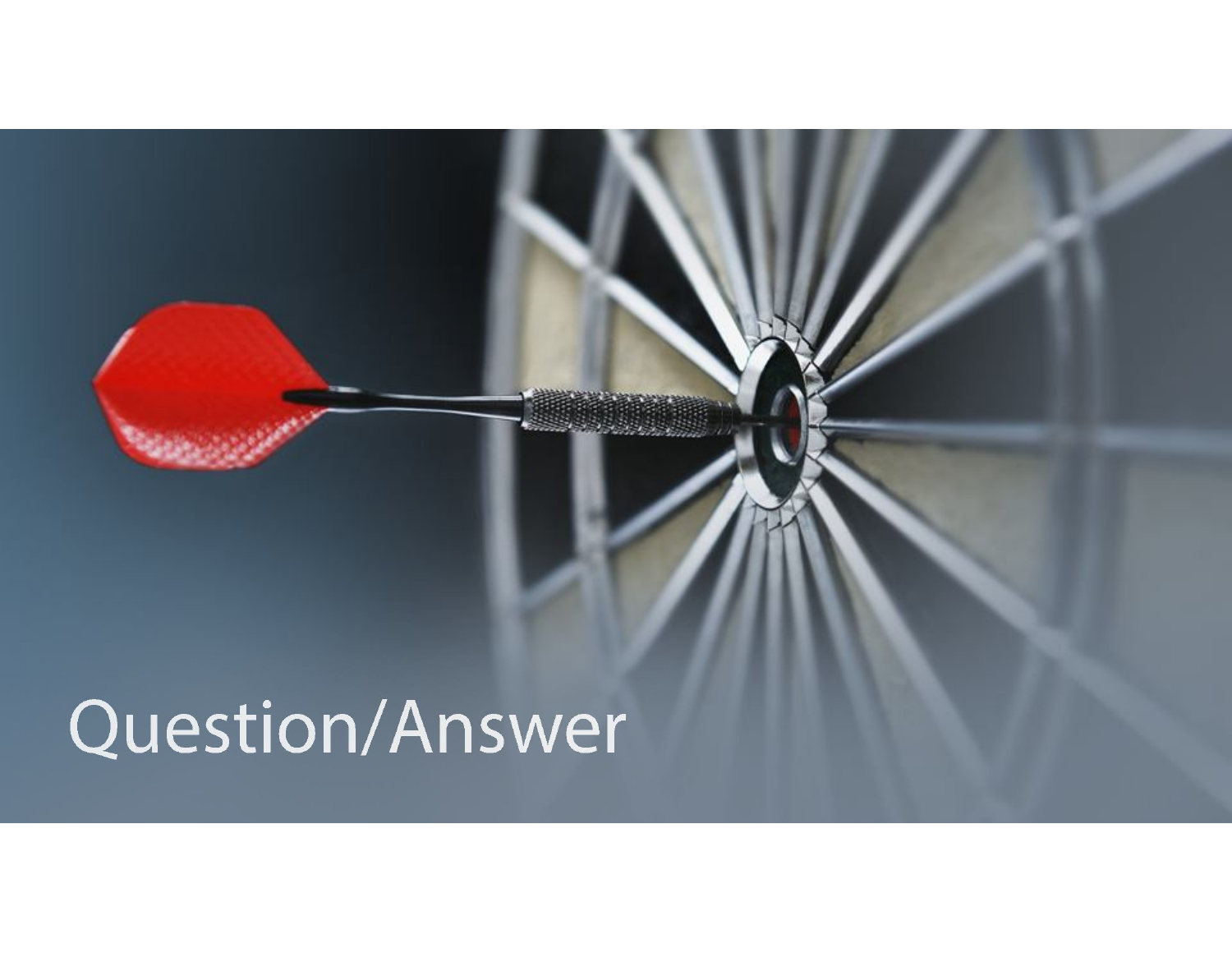# For More Information:

### Bob Herman: bherman@beckershealthcare.com

Financial Editor, Becker's Hospital Review

For more information: marketing@teletracking.com / 800-331-3603

Nanne Finis, RN, MS, VP Consulting Services, TeleTracking Rodger Fletcher, Sr. Product Manager, TeleTracking